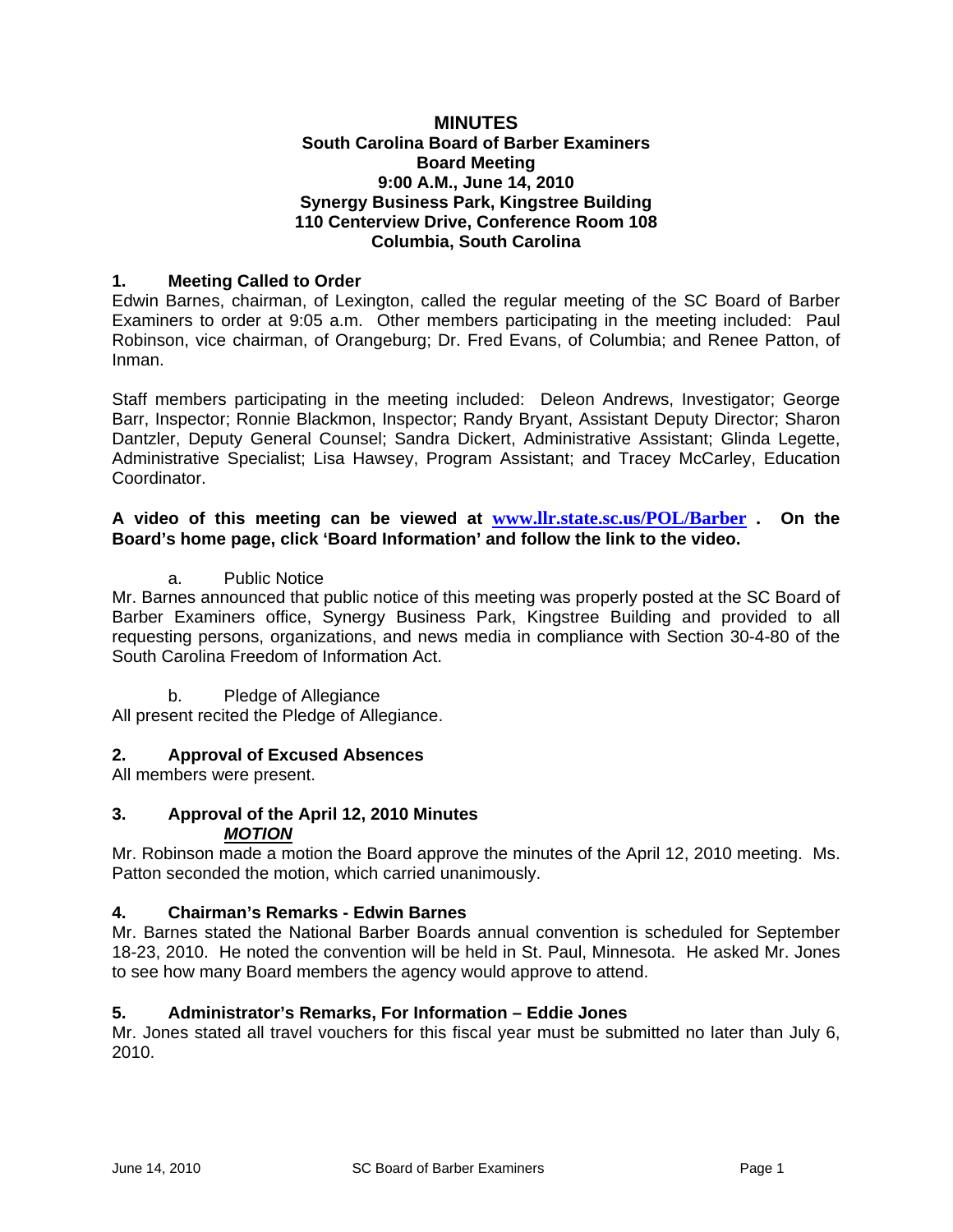Mr. Jones discussed with the Board the type of ad to be placed in the booklet for the national convention. The Board determined it would remain with the full page ad with pictures of the Board members. The Board asked that Mr. Jones contact an agency representative in regard to updating pictures.

a. *Advisory Opinions, If Needed, Office of General Counsel* No advisory opinions were given during this meeting.

b. *Legislative Update, If Needed, Legislative Liaison Office* Ms. Dantzler stated there were no bills or any provisos attached to the budget which affects this Board.

## c. *OIE Report-Office of Investigations and Enforcement*

Mr. Andrews stated OIE forwarded three cases to the Office of General Counsel and closed one case. He noted there are six open case files currently in OIE, two of which were opened in 2009 and four cases were opened in 2010.

# i. *Approval of the June 3, 2010 IRC Report*

Mr. Andrews briefed the Board regarding the June 3, 2010 IRC report. He noted the committee discussed one case, #2009-1, which was recommended for dismissal.

# *MOTION*

Mr. Robinson made a motion the Board approve the June 3, 2010 IRC report. Dr. Evans seconded the motion, which carried unanimously.

# d. *OGC-Office of General Counsel*

No representative from OGC was present to give the Board a statistical report.

# e. *Inspection Report*

Mr. Blackmon stated staff has conducted 1,112 inspections since July 1, 2009. He noted 262 inspections had been conducted since the last meeting.

## *MOTION*

Ms. Patton made a motion the Board approve the inspection report. Mr. Robinson seconded the motion, which carried unanimously.

## **6. Unfinished Business**

There was no unfinished business for discussion.

#### **7. New Business**

a. Approval of April 12, 2010 DRC Report *MOTION*

Dr. Evans made a motion the Board approve the April 12, 2010 DRC report. Ms. Patton seconded the motion, which carried unanimously.

b. Requesting Additional Hours for Students Attending Heyward Career & Technology Center, Sherry Rivers, Principal

On June 3, 2010 the Board received an e-mail request from Sherry Rivers, principal of the Heyward Career and Technology Center to appear before the Board. She noted in the e-mail her request is to see if there are any options for students to earn additional hours. Staff notified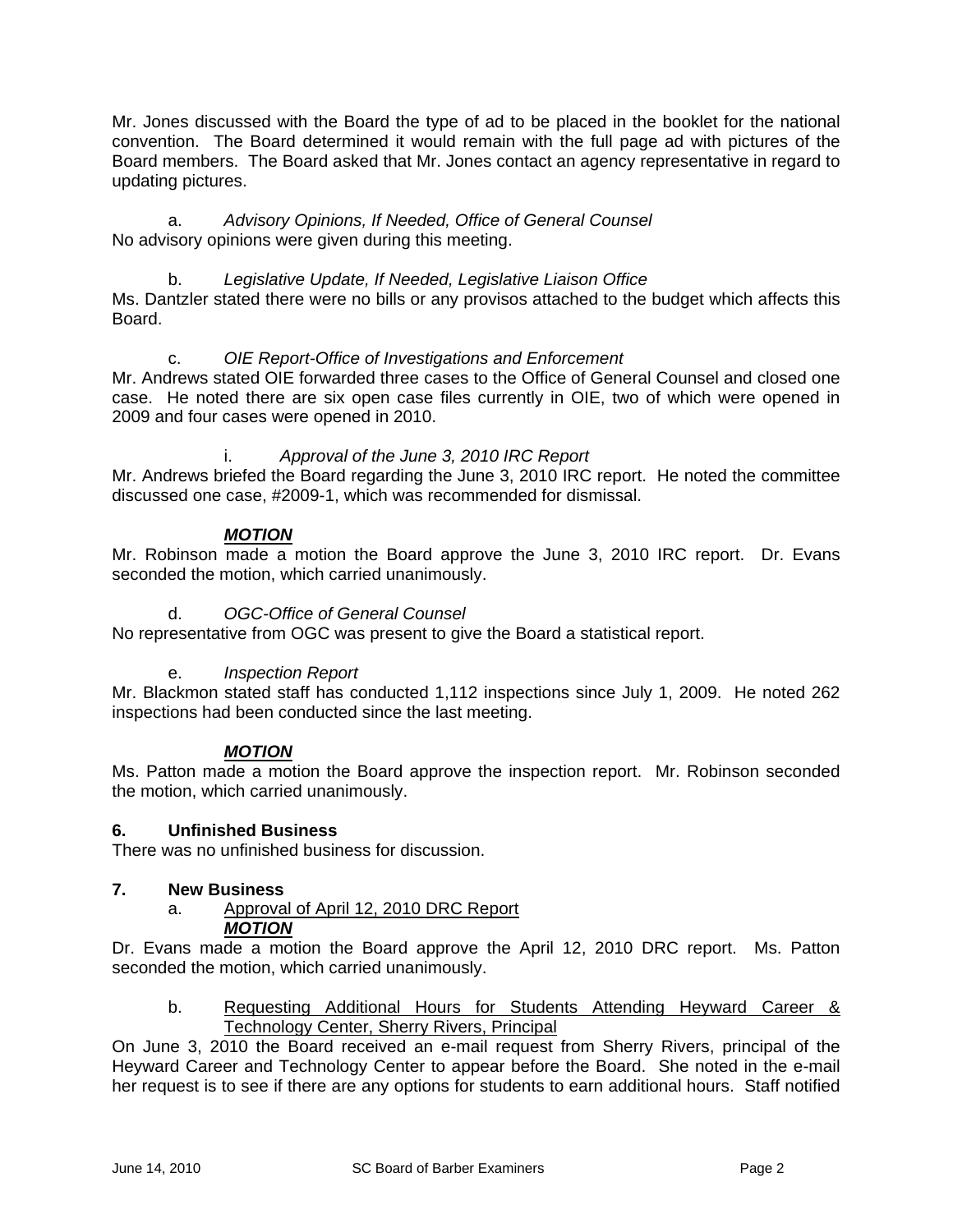Ms. Rivers by letter dated June 4, 2010 that the Board would consider her request during this meeting.

Ms. Sherry Rivers appeared before the Board.

Ms. Rivers stated the school has just completed its second year of the barber program and ten students have graduated as seniors. However, those ten students were unable to obtain all of the required 1,500 hours. She is asking the Board if there are any additional opportunities for those students to receive additional hours of training.

Ms. Rivers stated the students are able to accumulate 1,500 hours within the three year program, which begins in the tenth grade. However, these students were unable to begin the program in the tenth grade. She is asking the Board to allow the students to attend summer school program. The students' permits do not expire until July 2011.

Ms. Dantzler stated the district has been approved to conduct the barber program. She further stated when the students have completed the required 1,500 hours the transcripts will be accepted. She noted the issue now is how the district will treat these students. She noted the Board has nothing to do with the issue at this time

# c. Approval of Apprentice Registered/Master Hair Care Application

## i. *Elliott G. London*

On April 23, 2010 the Board received a master hair care application from Elliott London. Mr. London answered yes to the question asking, 'Have you been found guilty or entered a plea of nolo contendere for any crime in this or any other state?' His criminal history report reflects included arrests and convictions which includes, but is not limited to, burglary, grand larceny, attempted armed robbery, criminal domestic violence, and possession with intent to distribute crack. Since the application could not be approved by staff Mr. London was notified by letter dated June 2, 2010 that the Board would review his application during this meeting and stated that he needed to appear to answer questions from the members.

Elliott London appeared before the Board and offered the following facts. He was incarcerated in 1992 and released in 1998. He is not currently on probation or parole. None of the violations took place in or near a barber shop. In 2005 he was arrested and convicted of criminal domestic violence, and as a result he was ordered to take an anger management class. He completed the class in 2006. He has completed all requirements regarding the driving under suspension charge.

Gregory Cunningham spoke on Mr. London's behalf. He noted Mr. London has changed his life around.

## *MOTION*

Mr. Robinson made a motion the Board grant Elliott G. London a master hair care specialist license, which is to be placed on probation for one year, during which time if he has any arrests his license will be revoked, and he is to provide a criminal history report at the end of the one year, at his own expense. Dr. Evans seconded the motion, which carried unanimously.

## d. Approval of Third Student Permit

i. *Roderice D. Sumler*

On April 28 2010 the Board received a brief statement from Roderice Sumler seeking the Board's approval of a third student permit. Staff notified Mr. Sumler by letter dated May 26,